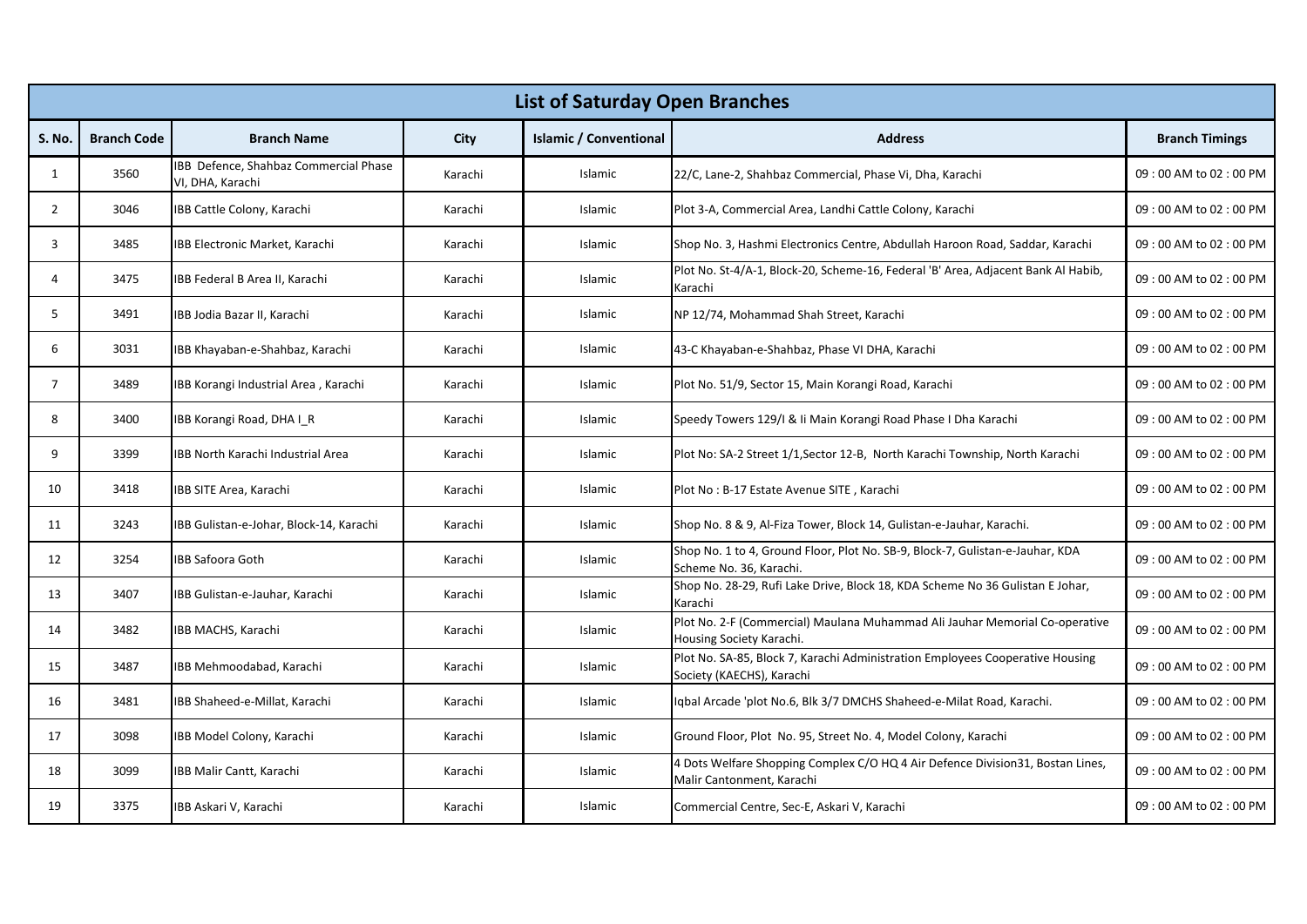| 20 | 3494 | Cloth Market, Karahi            | Karachi | Islamic | Br-2-1/1, Bander Quarters, New Neham Road Kharadar, Karachi                                                                                                                          | 09:00 AM to 02:00 PM |
|----|------|---------------------------------|---------|---------|--------------------------------------------------------------------------------------------------------------------------------------------------------------------------------------|----------------------|
| 21 | 3575 | Gulshan                         | Karachi | Islamic | Sb-25, Block 13/C, Main University Road, Gulshan E Igbal, Karachi                                                                                                                    | 09:00 AM to 02:00 PM |
| 22 | 3573 | North Nazimabad                 | Karachi | Islamic | Showroom No. 1, Plot No. D-1, Block-D, KDA Scheme No. 2, North Nazimabad,<br>Karachi.                                                                                                | 09:00 AM to 02:00 PM |
| 23 | 3553 | <b>Quality Height Clifton</b>   | Karachi | Islamic | 32-A, Ground Floor, Quality Heights, K.D.A Scheme No. 5, Clifton Block-8, Karachi                                                                                                    | 09:00 AM to 02:00 PM |
| 24 | 3703 | Shahrah-e-Faisal                | Karachi | Islamic | Business Avenue Centre, Block No. 6, P.E.C.H.S, Karachi                                                                                                                              | 09:00 AM to 02:00 PM |
| 25 | 3566 | Zainab Market - AHR             | Karachi | Islamic | State Life Building No. 11, Abdullah Haroon Road, Karachi                                                                                                                            | 09:00 AM to 02:00 PM |
| 26 | 3574 | Shaheed-e-Millat                | Karachi | Islamic | 72-A/Z, Block 7/8, Al- Riaz, Karachi                                                                                                                                                 | 09:00 AM to 02:00 PM |
| 27 | 3430 | IBB Allama Iqbal Town, Lahore   | Lahore  | Islamic | 18-Hunza Block, Main Road, Allama Iqbal Town, Lahore                                                                                                                                 | 09:00 AM to 02:00 PM |
| 28 | 3065 | <b>IBB Azam Cloth Market II</b> | Lahore  | Islamic | Property # F-1173, Multani Mohallah, Koocha Sodaagran, Chuna Mandi, Lahore<br>Pakistan                                                                                               | 09:00 AM to 02:00 PM |
| 29 | 3008 | IBB Azam Cloth Market Lahore    | Lahore  | Islamic | Akbar Block Rahim Centre Azam Cloth Market Lahore                                                                                                                                    | 09:00 AM to 02:00 PM |
| 30 | 3558 | IBB DHA Z Block, Lahore         | Lahore  | Islamic | 326 Z- Block, Phase Iii, Dha , Lahore Pakistan                                                                                                                                       | 09:00 AM to 02:00 PM |
| 31 | 3340 | <b>IBB Dharampura</b>           | Lahore  | Islamic | Propperty # SE- 6R-174/3/174/3-A, Allama Iqbal Road, Dharampura, Lahore                                                                                                              | 09:00 AM to 02:00 PM |
| 32 | 3090 | IBB Kot Lakhpat, Lahore         | Lahore  | Islamic | Building No. 1, Civic Centre, Quaid - e - Azam Town, Township Scheme, Lahore                                                                                                         | 09:00 AM to 02:00 PM |
| 33 | 3447 | IBB Mcleod Road, Lahore         | Lahore  | Islamic | Usman Plaza, Opposite: Lahore Hotel, Mcleod Road, Lahore                                                                                                                             | 09:00 AM to 02:00 PM |
| 34 | 3332 | <b>IBB Mehmood Booti</b>        | Lahore  | Islamic | Ghani Marbles, Shadi Pura, near Total Petrol Pump, Mehmood Botti, Bund Road,<br>Khatooni # 31, Khasra # 46, Abadi Kiran Park, Hadbast Mouza Shadi Pura, Teshil<br>Cantt. Zila Lahore | 09:00 AM to 02:00 PM |
| 35 | 3082 | IBB Samanabad, Lahore           | Lahore  | Islamic | Plot No.381/N, Bearing Number SXVI-1-S-32/A/RH, Main Pounch Road, Samanabad,<br>Lahore                                                                                               | 09:00 AM to 02:00 PM |
| 36 | 3548 | IBB The Mall, Lahore            | Lahore  | Islamic | 43, Shahrah-E-Quaid-E-Azam, Lahore                                                                                                                                                   | 09:00 AM to 02:00 PM |
| 37 | 3427 | IBB Valancia Society, Lahore    | Lahore  | Islamic | 9-A, Commercial Zone Valancia Society, Lahore.                                                                                                                                       | 09:00 AM to 02:00 PM |
| 38 | 3287 | <b>IBB Walton Cantt</b>         | Lahore  | Islamic | Khasra # 284, Khewat # 175, Khatooni # 1024 (Shop # 5,6,36 Situated at Mauza<br>Korey, Link Road, Lahore                                                                             | 09:00 AM to 02:00 PM |
| 39 | 3576 | Circular Road                   | Lahore  | Islamic | Babar Center, 51, Circular Road, Lahore                                                                                                                                              | 09:00 AM to 02:00 PM |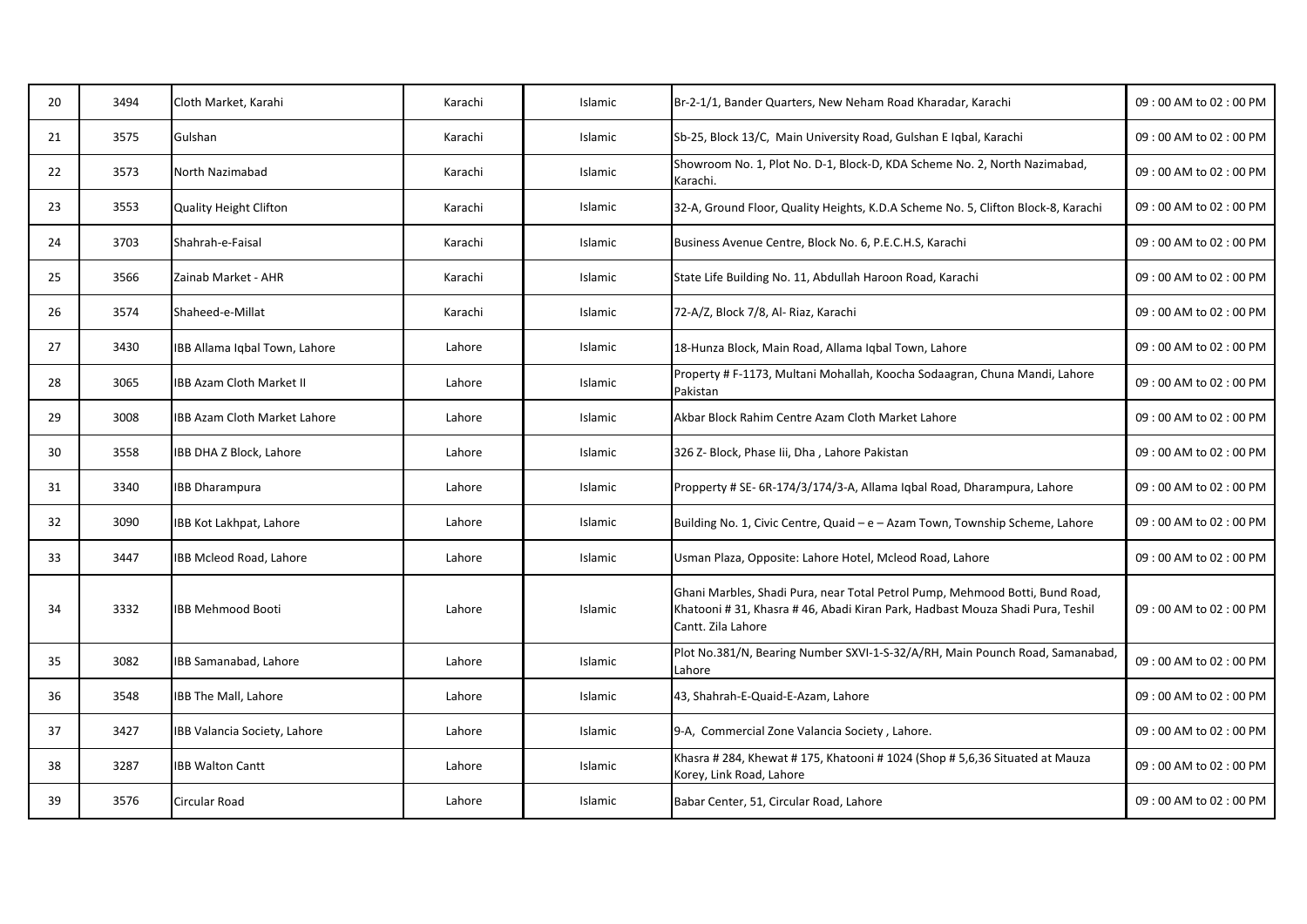| 40 | 3597 | DHA, H-Block                         | Lahore     | Islamic        | 136/1, Block-H, Commercial Area, Phase-I, Dha, Lahore Cantt                                                                                            | 09:00 AM to 02:00 PM |
|----|------|--------------------------------------|------------|----------------|--------------------------------------------------------------------------------------------------------------------------------------------------------|----------------------|
| 41 | 3569 | Faisal Town I                        | Lahore     | Islamic        | 10-C, Main Boulevard, Faisal Town, Lahore                                                                                                              | 09:00 AM to 02:00 PM |
| 42 | 3547 | Main Boulevard, Gulberg              | Lahore     | Islamic        | 69-B, Main Boulevard, Gulberg-lii Lahore.                                                                                                              | 09:00 AM to 02:00 PM |
| 43 | 3428 | <b>PIA Society</b>                   | Lahore     | Islamic        | Building/Plot 402, Block No. E, Pia Housing Society Road, Near Bfc, Lahore.                                                                            | 09:00 AM to 02:00 PM |
| 44 | 3581 | Shadman                              | Lahore     | Islamic        | 11-A, Shadman 1, Jail Road, Lahore                                                                                                                     | 09:00 AM to 02:00 PM |
| 45 | 3708 | Thokar Niaz Baig                     | Lahore     | Islamic        | Jamal Market, Ali Town, Opp.Lahore University, Thokar Niaz Baig, Raiwand Road                                                                          | 09:00 AM to 02:00 PM |
| 46 | 3306 | IBB G-9 Markaz, Islamabad            | Islamabad  | Islamic        | Plot No. 39 G-9 Markaz, Islamabad.                                                                                                                     | 09:00 AM to 02:00 PM |
| 47 | 3336 | IBB I-9 Markaz Islamabad             | Islamabad  | Islamic        | Shop no. 3/10, 4/11, 5/12, Plot No. 3 L, Jawa towers, I-9 Markaz, Islamabad.                                                                           | 09:00 AM to 02:00 PM |
| 48 | 3108 | IBB Gari Khata, Hyderabad            | Hyderabad  | Islamic        | Plot No. F/810, Ward "F", Khokhar Mohallah, Station Road, Gari Khata, Hyderabad                                                                        | 09:00 AM to 02:00 PM |
| 49 | 3284 | <b>IBB Latifabad</b>                 | Hyderabad  | Islamic        | Shop No. 489, Block C, Unit No. VIII Shah Latifabad, Hyderabad.                                                                                        | 09:00 AM to 02:00 PM |
| 50 | 3052 | IBB Market Road, Hyderabad           | Hyderabad  | Islamic        | CS#2657, Ground Floor, Diamond Hotel, Market Road Hyderabad                                                                                            | 09:00 AM to 02:00 PM |
| 51 | 3289 | <b>IBB Sadigabad Road</b>            | Rawalpindi | Islamic        | 72-C, Setellite Town, Sadiqabad Road, Rawalpindi                                                                                                       | 09:00 AM to 02:00 PM |
| 52 | 3472 | IBB Fatima Jinnah Road, Quetta       | Quetta     | Islamic        | Yousuf Centre, Fatima Jinnah Road, Quetta                                                                                                              | 09:00 AM to 02:00 PM |
| 53 | 3123 | IBB Hazar Ganji, Quetta              | Quetta     | Islamic        | Shop No. 8, 9, Truck Adda, Hazar Ganji, Quetta                                                                                                         | 09:00 AM to 02:00 PM |
| 54 | 3004 | <b>IBB Zarghoon Road</b>             | Quetta     | Islamic        | Near Bukhari Petroleum, New Zarghoon Road, Quetta                                                                                                      | 09:00 AM to 02:00 PM |
| 55 | 3449 | IBB Factory Area, Faisalabad         | Faisalabad | Islamic        | Factory Area Tata Market, Faisalabad                                                                                                                   | 09:00 AM to 02:00 PM |
| 56 | 3586 | Clock Tower, Faisalabad              | Faisalabad | Islamic        | Plot No. 221/A, Clock Tower, Faisalabad.                                                                                                               | 09:00 AM to 02:00 PM |
| 57 | 3257 | IBB Vehari Road, Multan              | Multan     | Islamic        | Shops No. 79 to 84, Sheri Commercial Center, Mouza Taraf Ravi, Vehari Road,<br>Multan.                                                                 | 09:00 AM to 02:00 PM |
| 58 | 3105 | IBB Small Industrial Estate, Sialkot | Sialkot    | <b>Islamic</b> | Shop # B III-8S-222, Situated at Ugoki Road, Opposite University Of Management &<br>Technology (UMT) Sialkot Campus & Small Industrial Estate, Sialkot | 09:00 AM to 02:00 PM |
| 59 | 3706 | Sialkot Main                         | Sialkot    | Islamic        | Plot No.B1-16S-98B, 17-Paris Road, Opp Cc & I, Sialkot                                                                                                 | 09:00 AM to 02:00 PM |
| 60 | 3104 | IBB Peoples Colony, Gujranwala       | Gujranwala | Islamic        | Shop No. Y-37/7/SITE/I, Scheme No.1, Peoples Colony, Guiranwala                                                                                        | 09:00 AM to 02:00 PM |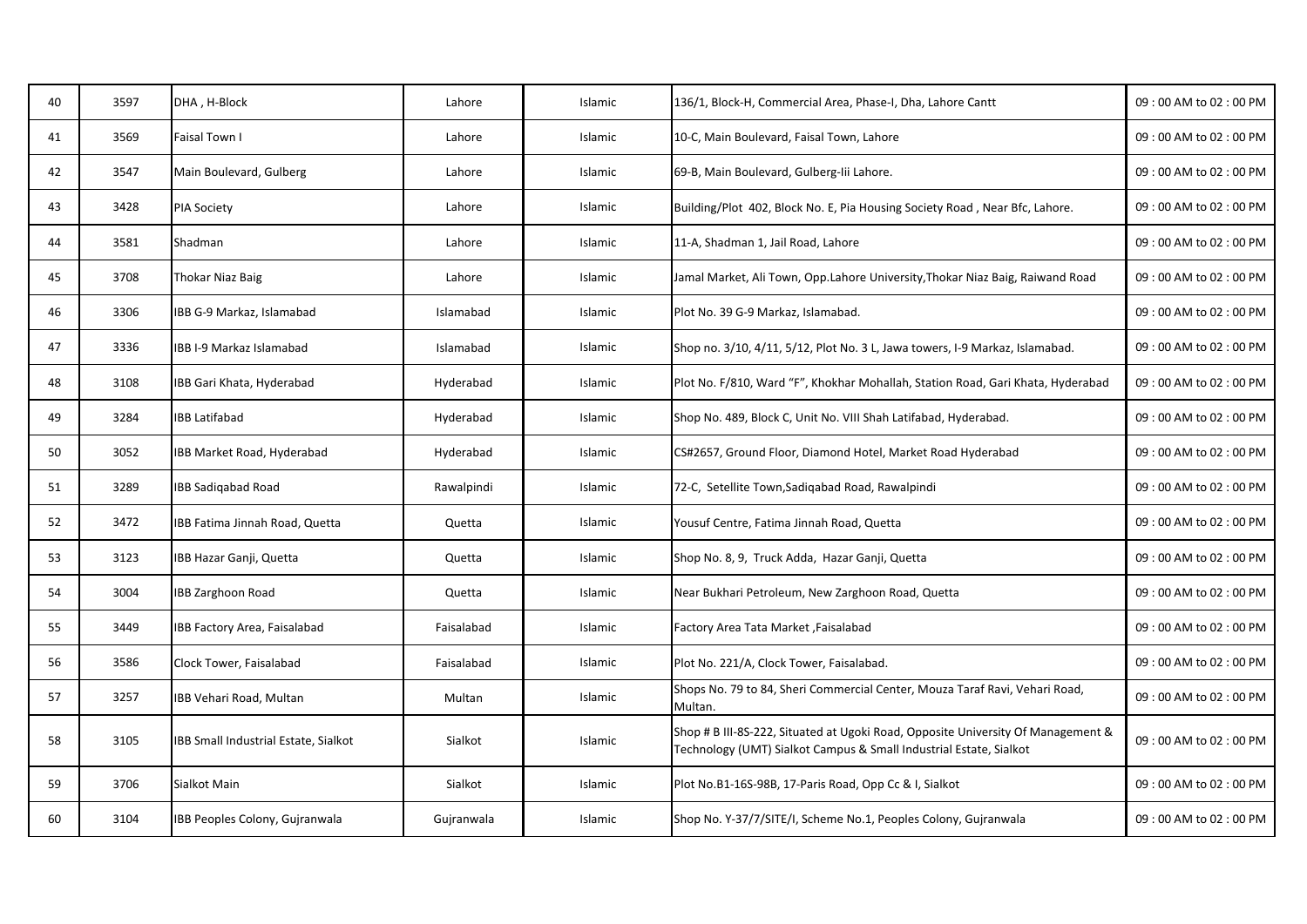| 61 | 3417 | IBB Sheikhupura Road, Gujranwala | Gujranwala      | Islamic | Rehman Market, Sheikhupura Road, Gujranwala                                                                                                              | 09:00 AM to 02:00 PM |
|----|------|----------------------------------|-----------------|---------|----------------------------------------------------------------------------------------------------------------------------------------------------------|----------------------|
| 62 | 3142 | IBB Wapda Town, Gujranwala       | Gujranwala      | Islamic | Plot No., MM-07, Main Market, Block B-3, Wapda Town, Gujranwala.                                                                                         | 09:00 AM to 02:00 PM |
| 63 | 3577 | Gujranwala                       | Gujranwala      | Islamic | Gt Road Main Branch Zia Plaza Gujranwala                                                                                                                 | 09:00 AM to 02:00 PM |
| 64 | 3111 | IBB Satellite Town, Sargodha     | Sargodha        | Islamic | Plot No. 46-A, Main Bazar, Satellite Town, Sargodha                                                                                                      | 09:00 AM to 02:00 PM |
| 65 | 3017 | IBB East Circular Road, Gujrat   | <b>GUJRAT</b>   | Islamic | Ship # B-10/251, Near Shah Doula Gare, East Circular Road, Opposite Green House,<br>Gujrat                                                               | 09:00 AM to 02:00 PM |
| 66 | 3422 | Gujrat                           | <b>GUJRAT</b>   | Islamic | Noble Furniture Plaza, G.T. Road Guirat                                                                                                                  | 09:00 AM to 02:00 PM |
| 67 | 3056 | IBB Sheikhupura                  | Sheikhupura     | Islamic | 3-C, College Road, Civil Lines, Sheikhupura                                                                                                              | 09:00 AM to 02:00 PM |
| 68 | 3302 | <b>IBB Alipur Chatha</b>         | Alipur Chatha   | Islamic | Khewat # 267, Khatoni # 648, Khasra @ 3522-1683 Gujranwala Road, Near Sindh<br>Bank, Ali Pur Chattha. Teshil Wazirabad, District Gujranwala.             | 09:00 AM to 02:00 PM |
| 69 | 3290 | <b>IBB Bahawalnagar</b>          | Bahawalnagar    | Islamic | Khewat No .1996, Khatoni No 2084 Shop No. 2 South line Ghala Mandi, Bhawalnagar                                                                          | 09:00 AM to 02:00 PM |
| 70 | 3707 | Rehman Society, Bahawalpur       | Bahawalpur      | Islamic | 2 - Rehman Society, Noor Mahal Road, Bahawalpur.                                                                                                         | 09:00 AM to 02:00 PM |
| 71 | 3457 | <b>IBB Cheshtian</b>             | Cheshtian       | Islamic | 143 B - Block Main Bazar Cheshtian.                                                                                                                      | 09:00 AM to 02:00 PM |
| 72 | 3122 | IBB Gakhar, G.T Road, Gujranwala | Ghakkar         | Islamic | Khewat No. 1965, Khatooni No. 3096, Khasra No. 3182/2, GT Road, Gakhar,<br>Gujranwala                                                                    | 09:00 AM to 02:00 PM |
| 73 | 3469 | <b>IBB Gujar Khan</b>            | Gujar Khan      | Islamic | B-lii,215-D, Ward # 5 G.T Road Gujar Khan.                                                                                                               | 09:00 AM to 02:00 PM |
| 74 | 3250 | <b>IBB Guliana</b>               | Guliana         | Islamic | Property Khewat No. 56, Khatooni 146, Khasra No. 244, Mohala TibbiZinda, situated<br>at Village Guliana, Tehsil Kharian, Distt Gujrat.                   | 09:00 AM to 02:00 PM |
| 75 | 3309 | <b>IBB Hafizabad</b>             | Hafizabad       | Islamic | Khewat # 160/161, Khatuni # 208, Main Sagar Road, near UBL Bank, Hafizabad.Tehsi<br>& District Hafizabad                                                 | 09:00 AM to 02:00 PM |
| 76 | 3246 | IBB Jalalpur Jattan              | Jalalpur Jattan | Islamic | Property bearing Khewat No. 1690, 2073 & 75, Khatoni No. 2314, 2427 & 29, Khasra<br>No. 194, 198, situated at Jalalpur Jattan, Tehsil & District Gujrat. | 09:00 AM to 02:00 PM |
| 77 | 3470 | <b>IBB Jhelum</b>                | Jhelum          | Islamic | Koh-E-Noor Bank Square, Old G.T. Road, Jhelum Cantt                                                                                                      | 09:00 AM to 02:00 PM |
| 78 | 3334 | <b>IBB Kamoke</b>                | Kamonke         | Islamic | Property no. 9692/2778/2 @ Edhi Road, Link GT Road, Kamoke (Dist. Gujranwala)                                                                            | 09:00 AM to 02:00 PM |
| 79 | 3054 | <b>IBB Railway Road, KASUR</b>   | Kasur           | Islamic | B IV -9-R-220 A Outside Lahori Gate, Railway Road, Kasur                                                                                                 | 09:00 AM to 02:00 PM |
| 80 | 3277 | <b>IBB Lalamusa</b>              | Lalamusa        | Islamic | Shop No. GF-110 to 112 & FF-152 to 154, Shayan Plaza, Mouza Kaira, G. T. Road,<br>Lalamusa                                                               | 09:00 AM to 02:00 PM |
| 81 | 3476 | <b>IBB Larkana</b>               | Larkana         | Islamic | City Survey No. 2016/4-A Ward C, Faysal Bank Chowk, Larkana City                                                                                         | 09:00 AM to 02:00 PM |